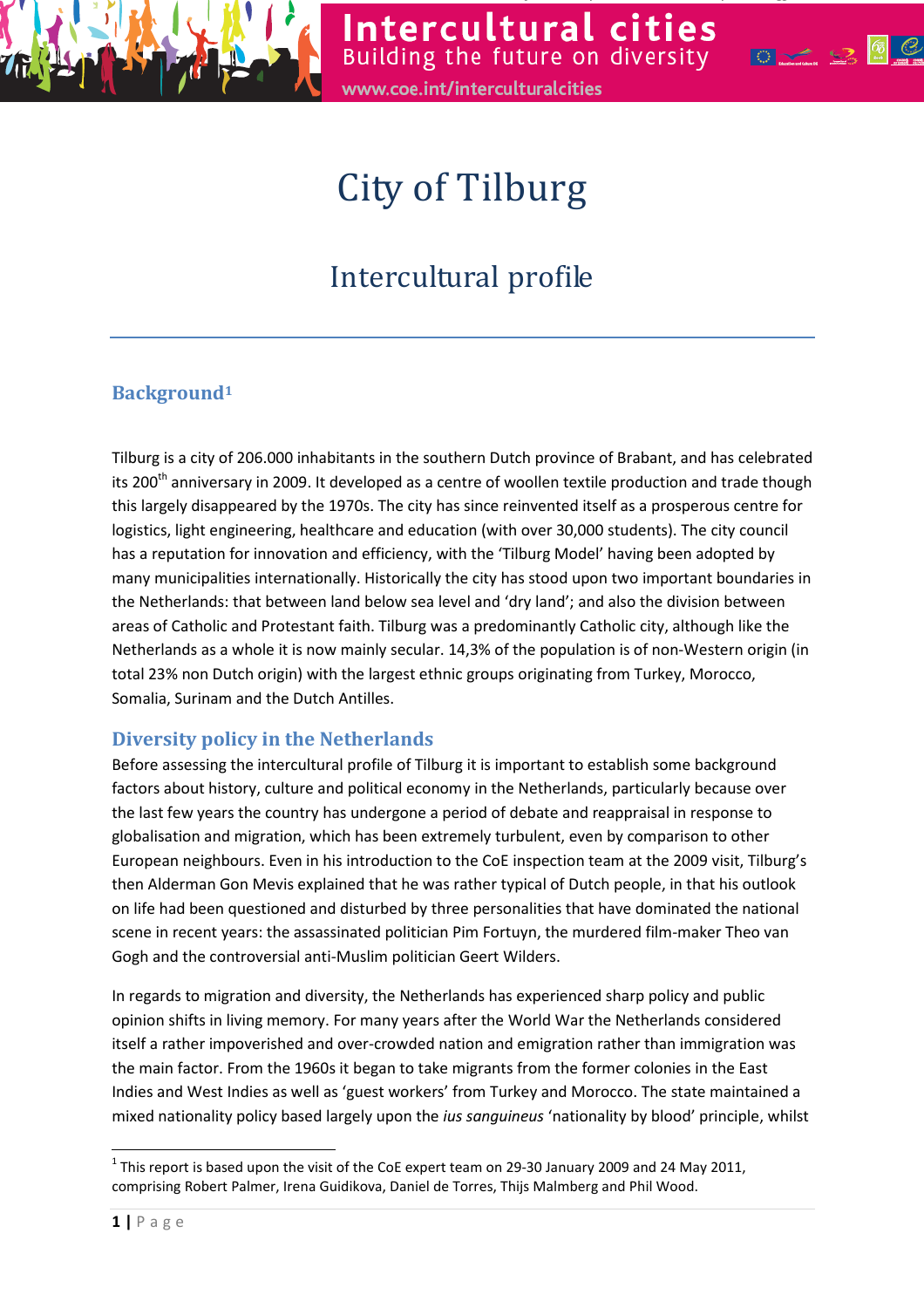also granting citizenship to Indonesian ex-colonials who were expected to assimilate. In the 1980s the Netherlands switched to a ius soli principle, granting citizenship by place of birth, and adopted a policy of multiculturalism along similar lines to the UK by introducing robust anti-discrimination legislation and the recognition of cultural diversity.

This period was also characterised by that most Dutch of qualities – tolerance – notable, for example, by the universal right of individuals and groups to establish schools which meet their cultural, linguistic and faith requirements, and the widespread growth in new places of worship, particularly mosques.

Since the turn of the century however Dutch tolerance has been tested to the limits in a tempestuous process of national soul-searching. Firstly Pim Fortuyn brought out into the public sphere accusations that the Dutch were being overwhelmed by 'political correctness', which was blinding them to an undermining of their treasured tolerant society by intolerant forces within migrant communities. This communal fear was encapsulated in one act when the rabble-rousing film-maker Theo van Gogh was stabbed to death by a Moroccan Muslim extremist in 2004. Since then the public mood has hardened considerably and politicians have sought to reflect this in a tough new regime for people of migrant background. Some elements of which might be portrayed as punitive or assimilationist whilst others are more proactively concerned with encouraging greater intercultural engagement.

The vehemence of the Dutch reaction should be understood by reference to the history of the nation. The Netherlands derives from people under constant threat from the sea. Living in polders, people looked not to the state for protection but to each other. This 'polder mentality' has built inter-dependence, equality, suspicion of authority and the belief that decisions arise not from a central power but rational debate and compromise and consensus. This produced the Gedoogcultuur, or tolerance of those who behave, or believe, differently. In the past this came to be expressed through Verzuiling or 'pillarization' whereby Dutch society was portioned up into Catholic, Protestant and Secular worlds in which individuals would choose schools, workplaces, shops, and leisure activity provided only by institutions of their own beliefs. Although there was strictly enforced equality between pillars, it is possible to understand how in a condition of different power relations the Dutch Reformed Church was able to sanction apartheid in South Africa. Whilst pillarization has now declined there has remained the presumption that any group has the right to separate facilities and this is embedded in the pattern of single faith schools in the Netherlands. This became even more pronounced as the Netherlands became more religiously diverse.

The decline of the pillar system has created a vacuum that, in other polities, one might imagine the government would have filled. However, the Dutch suspicion of the state remains and so the growing demand for public services is met by a complex web of professional agencies such as professional and trade associations, labour unions and local authorities. Some complain that this has created its own distinctly Dutch phenomenon of the extreme professionalization of what were formerly private and voluntary functions, creating a vast, expensive and sometimes unaccountable layer of service providers responding to public and political demand with ever more projects and initiatives. However this seems to have done little to quell Dutch fears of the emergence of an underclass which is becoming detached from participating in society through poor education and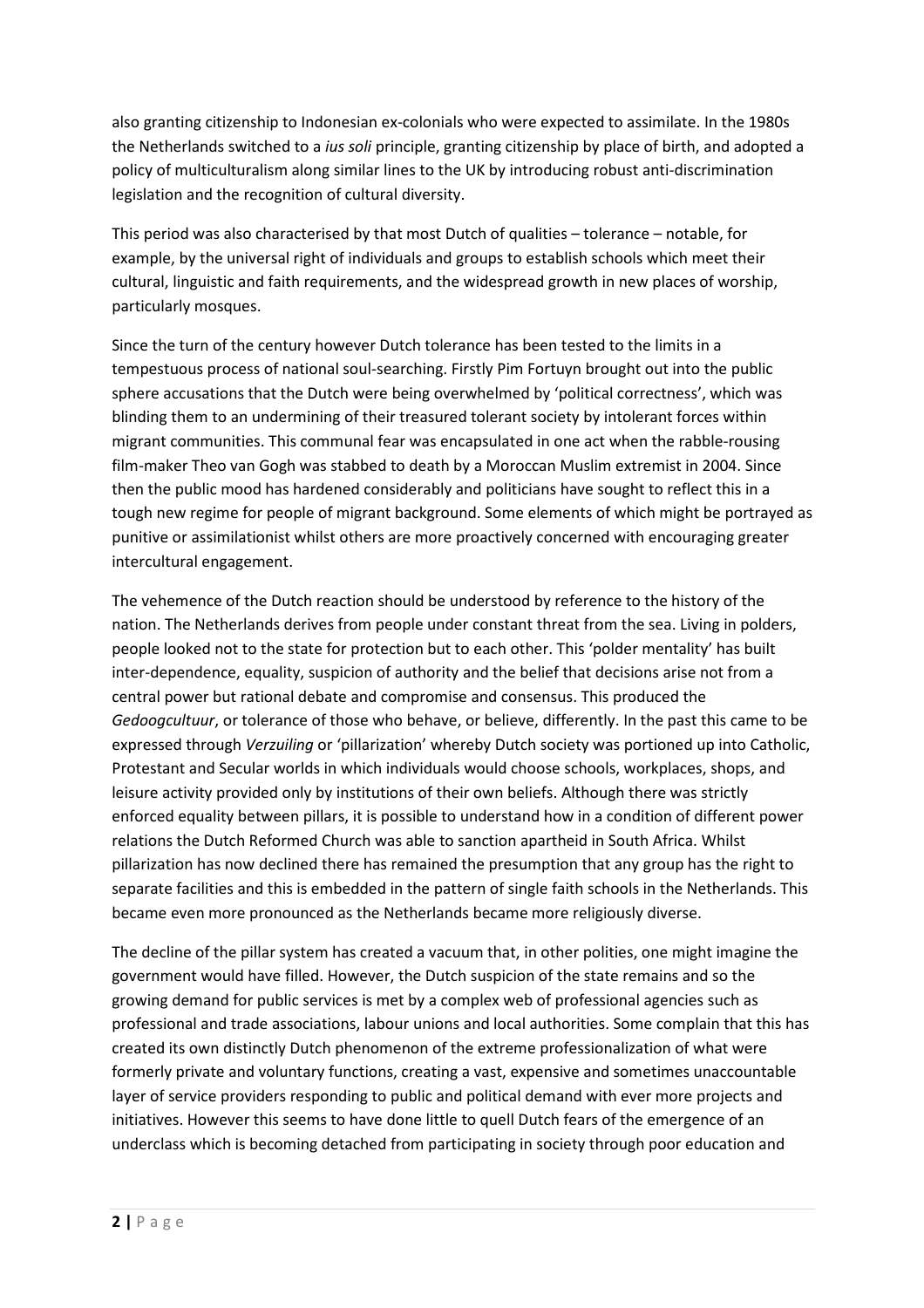structural unemployment. Although ethnic minorities make up a proportion of this group, it is considered by many not to be an issue of ethnicity but of economics or class.

What also remains, despite the many policy shifts outlined above, is the Dutch concept of the allochtoon. Meaning 'deriving from another country' it is widely used in the Netherlands to designate anyone who cannot trace their origins to ethnic Dutch stock, regardless of however many generations their forebears may have lived in the country. Some would argue that the failure of a new terminology to enter the language represents a failure on the part of the Dutch to properly come to terms with themselves as a diverse post-migration society.

It is against this dynamic policy and cultural backdrop that we should consider the intercultural profile of the city of Tilburg.

#### **Citizenship**

The public mood has been reflected in some significant new pieces of legislation in the Netherlands. The Social Assistance Act is designed to encourage more people off welfare benefits and into work based upon a profound belief that social and economic participation is the key to citizenship. The Civil Integration Act sets a requirement on local authorities to ensure local people have the basic tools with which to be active participants, and to encourage them to become more interactive. People of migrant background are required to take the *inburgering examen* – an extensive test of their knowledge of Dutch language and society. The course of study may take a year or more and all newcomers are required to pass it within a maximum 5 years or they will find their welfare benefits are reduced. It is said that this, amongst other factors, has ensured that the Netherlands (almost alone in Western Europe) has seen a reduction in its ethnic minority population over recent years. It should be noted that the right to vote in Dutch elections is available to anyone with more than 5 years residency, irrespective of their status regarding the test.

In Tilburg the city council is taking an active role in fulfilling the legislation. The department for integration has been enlarged and now takes responsibility for encouraging people to take the test. It has been set a target of achieving 1880 passes between 2007 and 2009 and finds this target hard to achieve.

Perhaps to balance the rather stern demeanour of the national legislation, the city of Tilburg has enacted its own local legislation to improve intercultural relations in the city. This is not in response to any specific incidence of inter-communal tension but rather a wish to address a perceived growing level of indifference which, if allowed to develop, might one day provide fertile ground for extremists to foster tension. In particular, it has been felt that too little has been done on the part of ethnic Dutch people to be expressly open and welcoming to others. A report to the council entitled "Not with Our Backs to Each Other" was introduced in 2005 and has triggered several important initiatives.

For example a group of young Antillean women wished to express their pride for the town through sharing their skills in carnival-making. This received support from the council and the Mundial organisation and has now grown into the T Parade, a big annual carnival in which many groups now interact.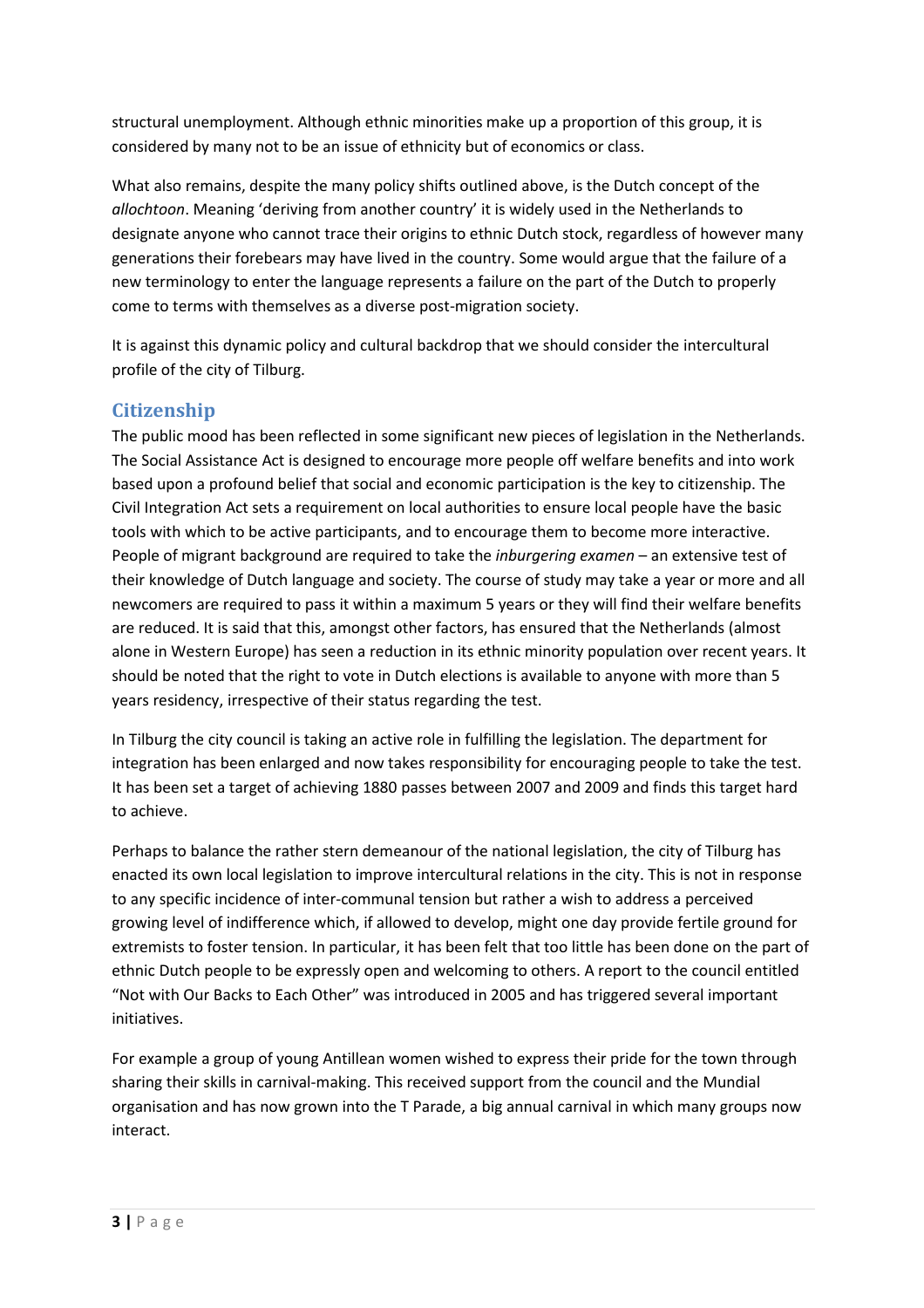Also during Ramadan many Muslim groups have now taken the responsibility to show and explain their culture to other citizens. In 2008 600 Muslim families invited an ethnic Dutch family to share a meal, 450 people were fed a meal in the stadium and Muslims cooked meals in old people's homes. One Muslim women was moved to comment that after living in Tilburg for 35 years she finally felt welcome.

#### The current approach to diversity management

According to the previous Alderman Mevis, Dutch authorities have become overly focused upon the individual, ie encouraging people to take individual responsibility for becoming an active contributing member of Dutch society or building trust. This has perhaps led to them turning a blind eye to matters of culture and community and there is now a need to redress the balance a little. Whilst minorities are being forced to integrate there needs to be an equivalent effort to get Dutch people to be more culturally-literate and open to their neighbours of different background.

According to Alderman de Vries following the 4 March 2010 local election, Tilburg has embarked on a fundamental review of its policies and practices. It believes that the size and influence of the state (local and national) has become too great and that, for reasons of both policy and of pragmatism (in response to the financial crisis and shrinking public sector budgets), the trend must be reversed. Whilst public sector intervention may have been initiated with the best of intentions, it has become an impediment and disincentive to citizen action, creating a dependency culture in many organisations and individuals. Another issue is the over-focusing of policies on migrants rather than on the wider community and social cohesion.

Community-based results accountability work in the 5 impulse neighborhoods has allowed Tilburg to focus on the true value of the many projects which it invests in, and many of these have proven to be much less effective than they were thought to be. The economic buoyancy of the recent past meant it was often easier to allow ineffective projects to continue than to close them. But in the current climate Tilburg will submerge beneath its commitments unless it takes tougher measures to rationalise them.

One of the negative side-effects of state intervention in ngo's and community projects is that it imposes a bureaucracy of accountability and a demand for professionalization on the recipient. This can stifle the very motivations that gave the project birth and can drive out the originators. They may then be replaced by people more interested in the process, salary or status than in the original passions for social change and public service. The system has created many winners but also far too many losers. This is one of the explanations of why so many people now feel alienated from the mainstream political processes and are attracted to populist messages.

To refocus its efforts as a local authority, Tilburg is to align all of its activities towards the things that it believes really matter to ordinary people. These, it has resolved, are Work, Poverty and Education. It may decide to broaden its goals further with two additional themes: Health and Community

There will be a transitional period of three years in which resources will be redirected towards activities which directly impact upon these three priorities and, as a consequence, many peripheral activities will have their funding withdrawn. The city has set itself targets to be achieved by 2014, and a strategy of how it aims to get there with a diminishing budget.

Politicians expect civil servants to make a radical adjustment to their own attitudes. They must learn 'the art of letting go' and must also embrace risk. Failure will be tolerated if it is seen to have been in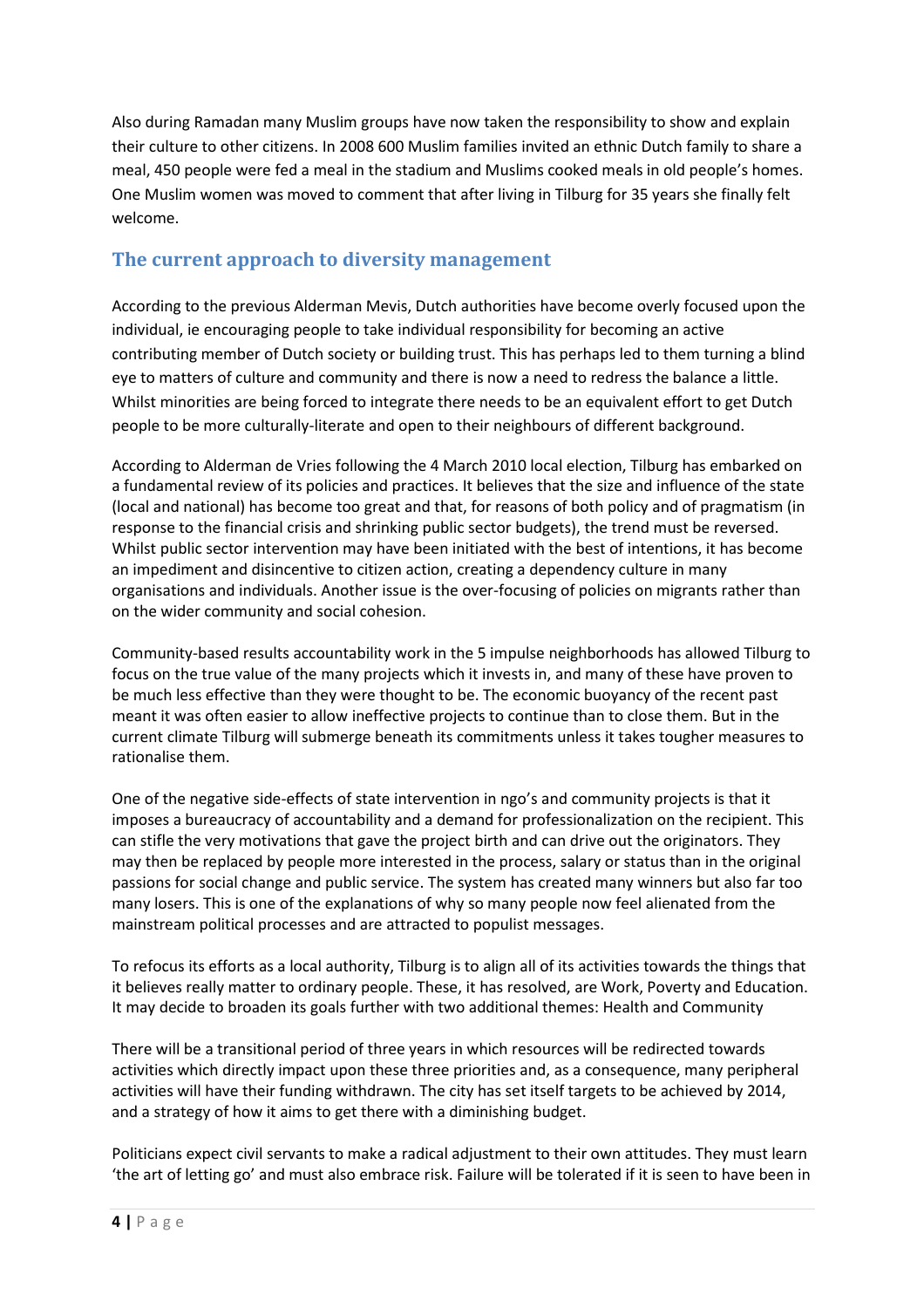pursuit of innovation and that its lessons are learned, but the defence of vested interests and comfort zones will not be tolerated.

It will also cease thinking about its citizens as members of groups or communities of interest and will treat them all as individuals. The one existing policy priority of the city which will be maintained is the Wijkimpuls or 'impulse neighbourhoods' programme. Five districts will be targeted with extra resources to tackle deep-seated social and economic problems.

Tilburg feels confident that it can make this transition. After a period of political instability, the outcome of the last elections has created a political mix in the Council which should make it easier to achieve a consensus around policy. In particular the LPF (Lijst Pim Fortuyn), which played a disruptive role, no longer holds a seat.

#### Implications for diversity policy

Firstly, the work on diversity and support for minority and migrant groups will be integrated into all services of Tilburg, rather than be focused within one department. There is an expectation that each municipal department will take into account the specific integration needs and include these in their planning and budgeting. This assumes a horizontal or transversal approach to integration.

Second, the focus of the city's intercultural work will be in coming year(s) on one of the impulse neighbourhoods, Stokhasselt a large residential area within the Nieuw-Noord district, with 9,900 dwellings and 23,800 residents. If this is a success the city may extend the approach to other areas.

Third there is going to be a gradual withdrawing of funding from many organisations and projects across the whole city which represent the interests of, or deliver services to, single ethnicity groups, unless they can demonstrate they make a very direct impact upon the Council's priorities.

Fourth, there is to be a gradual phasing out of certain civic integration measures, specifically the Inburgering examination for migrants. The subsidy which Tilburg and other Dutch cities received from national government to administer will cease in 2013. Although the examination will still be retained it will be the responsibility of individuals to finance it themselves, if possible through a social loan. However the extensive administrative machinery for integration (under the control of Gijs Bax), which Tilburg had assembled, will be dismantled and resources distributed elsewhere.

The city's new priorities up to 2014 in regard to immigrants will be as follow:

- Fewer immigrant students leaving school without basic qualifications.
- At least 75% of people who follow the Inburgering course passing the exam.
- The number of immigrant and unemployed claimants falling.
- Fewer immigrants living in poverty.
- Immigrants are more socially active.
- Fewer young immigrants suspected of crimes.

Anything which does not directly contribute to these targets will be considered of lower priority and will therefore struggle to attract financial support. Whilst this will clearly apply to many of the multiculturalist, single ethnicity, projects it may well impact upon those activities concerned with interculturality. It is expected there will be diminishing resources for the we zijn allemaal Tilburgers (We are all Tilburgers) promotional campaign which was launched in 2005. However the flagships as T Parade will be an activity of the bureau for events in the city and the Huis van de Wereld will be a partner in the new policy on civil integration.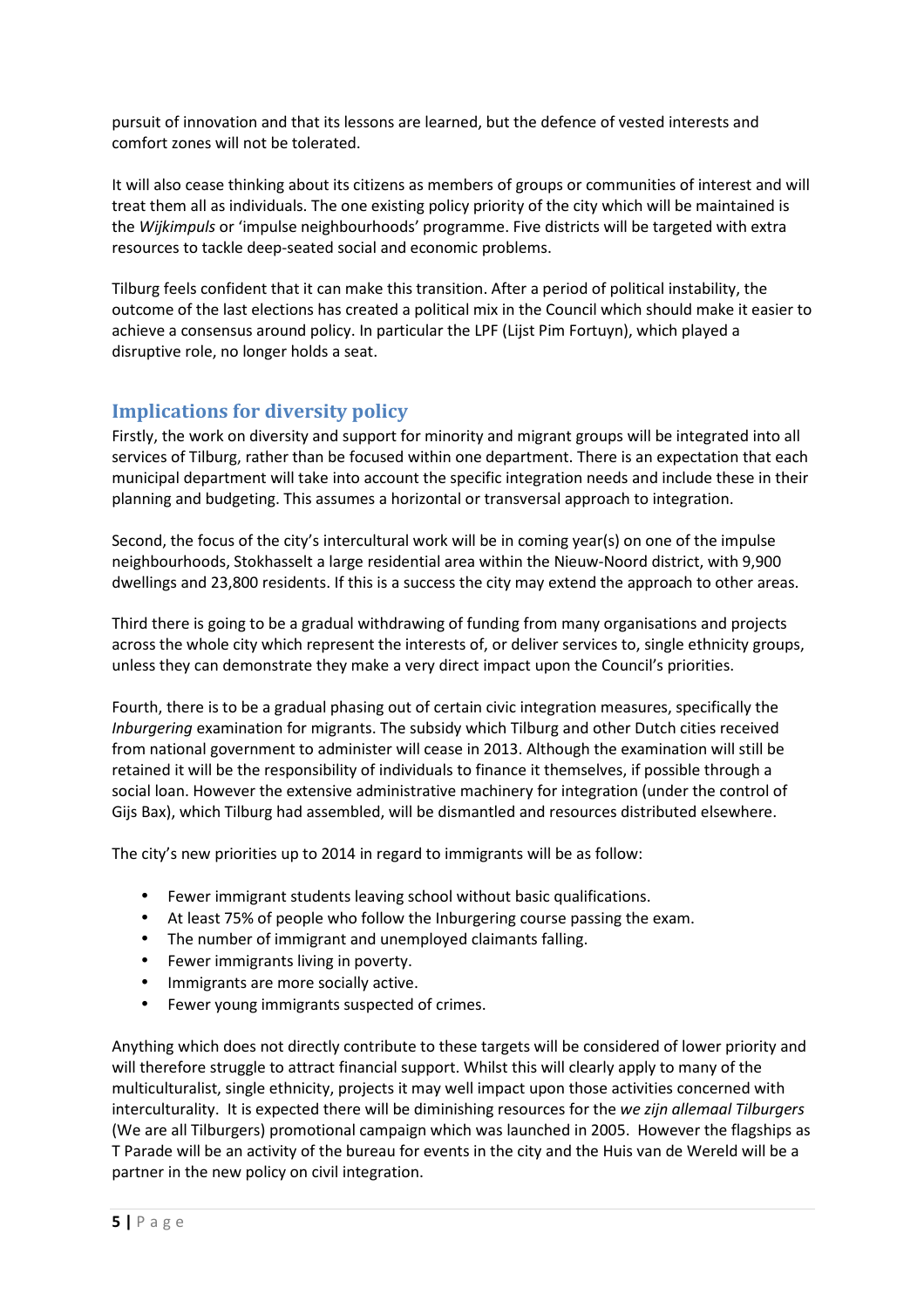We visited Huis van de Wereld. It is located in large premises at a prominent point in a main street and has become a symbol of the city's commitment to interculturality and the welcoming of strangers. When the CoE team first visited Tilburg it was told of plans to relocate the Huis in new premises on a prestigious new development site to the north of the railway station. The financial crisis means that such ambitious plans are now shelved indefinitely. Allthough the Huis is now (2013) being expected to leave its current premises and distribute the activities over several premises in order to reduce its running costs they still will play an important role in the new civil integration policy.

#### Education

The Dutch system of schooling is quite distinctive. In strict terms, all Dutch schools are private having been established as the initiative of private individuals or groups rather than the state. Of course the state provides finance for most but control of staffing and curriculum is jealously guarded at the local level. Often several schools in a district will be managed by a board of governors, mainly comprising professionals.

The Groenwoud School is typical of several that serve multiethnic parts of the city. It is pleasant and well resourced although pupil-teacher ratios of 30 seem quite high for a school where Dutch is not always the language spoken by pupils at home. The head teacher and staff work very hard to ensure all parents receive at least one home visit each year.

It is noticeable that the school does not display anything that reflects the diverse cultural origins of the children. The headteacher explains that this is deliberate. The policy of the school is that all the children are Dutch and that it would confuse them to remind them of a past culture. It is also notable that few teachers in Tilburg are of migrant background. It is explained that this is because teaching is not considered a desirable profession by minorities. It would be interesting to know whether the city is prepared to accept this or whether it might see some value in attempting to change this perception.

At present the debate that is occupying the educational milieu in Tilburg is around findings that Muslim faith schools seems to be delivering lower performance outcomes that other schools. Some would like to see the state intervene to rectify this, but it would present a challenge to the Dutch tradition that anyone is free to establish a private school according to their beliefs.

The team visited the Rainbow Community School, known (with rather brutal perspicuity) in the Netherlands as a Zwarte School, meaning that more than 70% of its roll are children of a visible ethnic minority. Stokhasselt is the home to about 70 nationalities and most are represented amongst its 200 pupils. The district was until the early 1990s a mainly white working class district but it was not a popular location and house rents were low. This attracted a large contingent of Somalis and since then it has become increasingly diverse, with significant groups from Turkey, Morocco and Sierra Leone. This has been accompanied by white flight to other parts of the city.

However, Rainbow dispels the stereotype that such schools are of low quality. On the contrary it was recently inspected and declared to be of an excellent standard and one of the best performing schools in the south of the Netherlands. This clearly derives from strong leadership and a highly motivated staff team. Because the school receives extra subsidy in recognition of its multi-lingual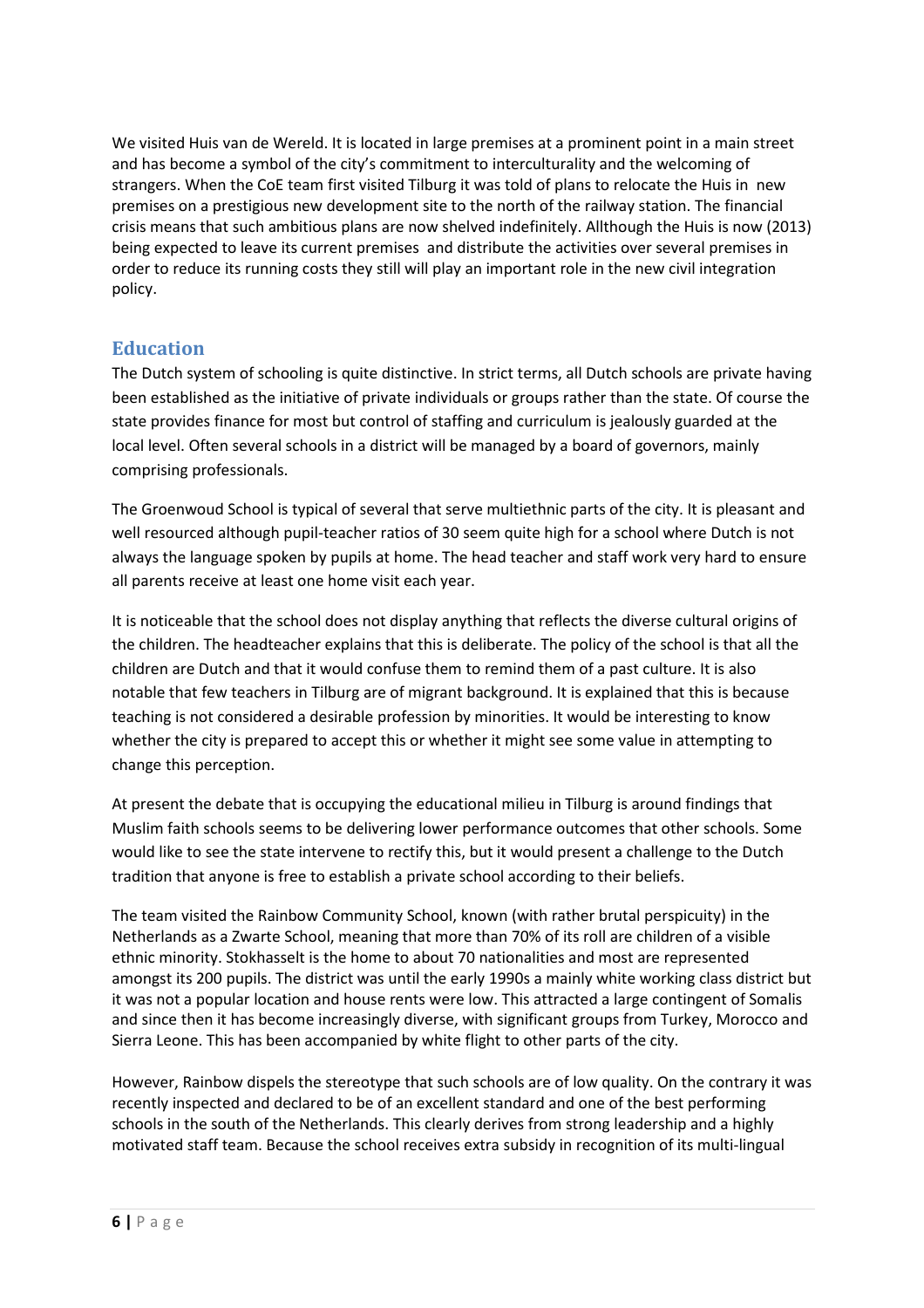intake, it is able to offer a teacher/pupil ratio of about 1:10, which evidently produces results. So the headteacher prefers to call the school 'colourful and excellent' rather than the derogatory 'black'.

Amongst the school's principles are: the parent as partner; learning to learn together; and a revenue-focused approach (which we understood to mean that education is geared towards the child becoming a future contributor towards the welfare of themselves, their families and the community). In effect this is a teaching establishment which puts the student at the centre of a process which also includes the family and the wider community, and accepts that the child's education cannot be understood without reference to the wider influences upon it.

The Neighbourhood Impulse brings great opportunities for the school, not least in the impending move to new premises. The plan is to house Rainbow and another, all Muslim, school under the same roof. It had originally been hoped that the two schools might integrate their curricular activity but compromise has not been possible so they will exist side by side and share some common facilities such as a gymnasium and playground. Apparently the growth in Muslim schools in Tilburg has now reversed following a series of bad inspectorate reports on the quality of teaching, and many Muslim parents are now turning back to mainstream schools.

There are frequent tensions and violence around the school but not within it, and the headteacher is relieved that none of this is ethnically-based.

It is notable that the first time the team visited Tilburg they were taken to an ethnically-mixed school in Groenewoud district. Here the headteacher made it a matter of policy not to display any material or to teach anything which acknowledged the countries of origin of the children. This was regarded as an impediment to integration in Dutch society. The headteacher of Rainbow took a very different view and believed it was essential for kids to retain their knowledge of parental culture as part of a rounded education.

#### Housing and neighbourhoods

Most Tilburg residents and particularly allochtoon live in large housing estates on the edge of the city, combining a mix of social and private properties. The Stokhasselt district is typical of this with serried ranks of modernist tenements clustered around a central commercial and social area surrounded by ample green space. This is a familiar northern European scenario but one which seemed rather stark and unsociable to a Spanish member of the team – and doubtless feels the same to many of the migrants who make up 58% of the local population. Tilburg does not have areas in which only one ethnic group is concentrated. In the past it has taken action to break up a concentration of Antillean residents in one area but in general the city's method is to take active steps to avoid the concentration of people by economic status, age and housing tenure, ie to avoid areas of high youth unemployment developing.

Many have been designated as 'impulse neighbourhoods' and have received large injections of investment to upgrade the quality of housing and infrastructure. Public authorities take steps to involve residents in local decision-making. The 'Behind the Front Door' Project seeks the views of residents, who might otherwise be invisible, on their needs and perceptions of life in the area. However, there is often reluctance on the part of many to being drawn into the professionalized web of service provision. In such cases it might be better to introduce a voluntary and community based service such as the Stadtteilmütter in Berlin Neukölln, but the professional systems do not seem to easily allow the space for more informal provision.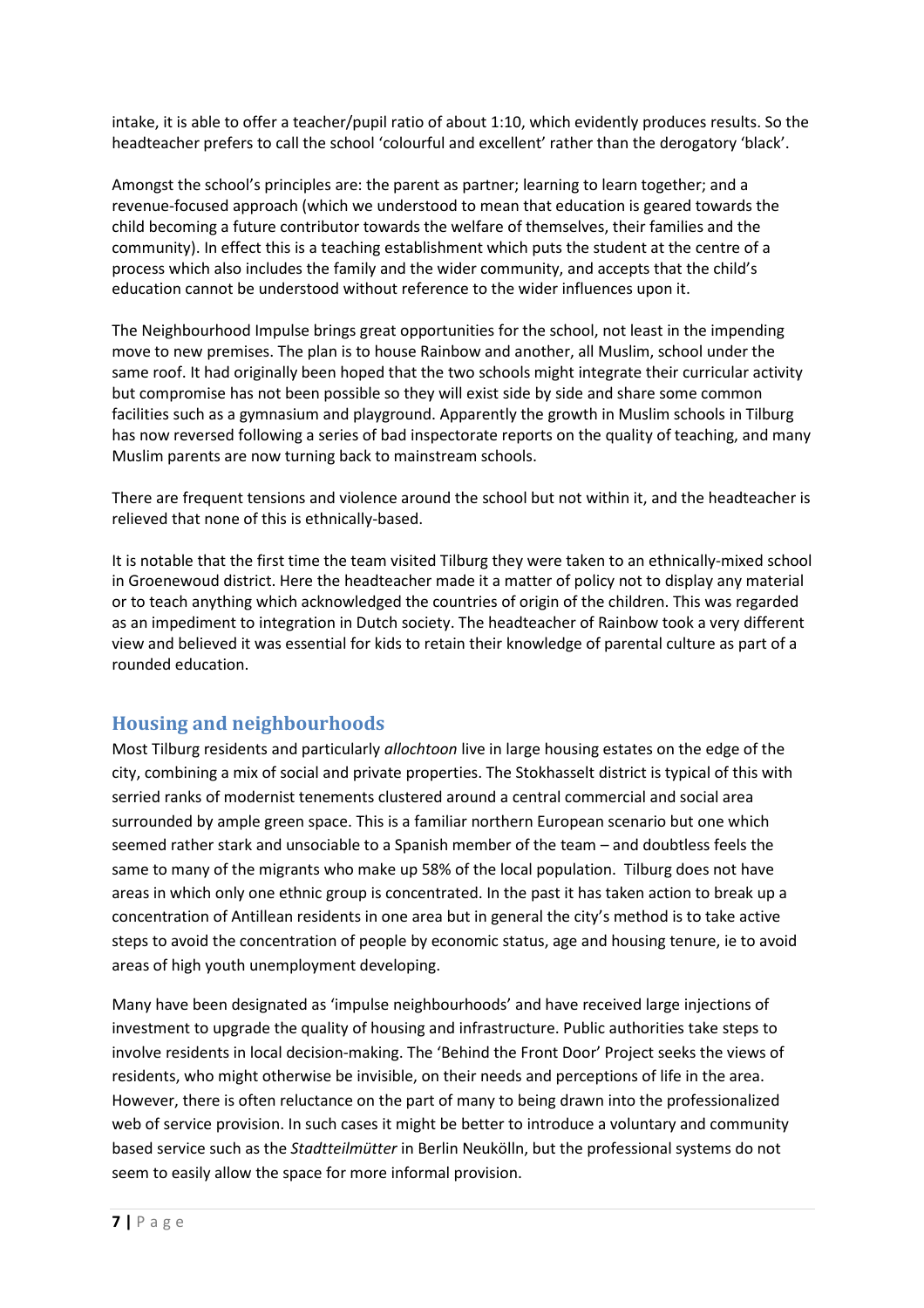One example of a project where professionals and community volunteers mix is De Ketting (The Chain) Mothers's Centre in the Groenwoud district. With 5 staff and 30 volunteers they help the city council make contact with isolated women and help them to succeed with the inburgering examen.

There are nevertheless some examples of emergent initiatives by migrant communities. The Droomhuis (Dream House) is a converted house in Stokhasselt set up by local women of diverse origin where they can feel safe and intimate. They felt there were very few places in Tilburg where people of different backgrounds can spontaneously mix. Even though the area had a lot of green space it was rarely used by locals as there was nothing for children to play on. They all said they would like to see the area soften its harsh exterior and express more outwardly the cultural diversity of the residents. Some thought the local schools should take a lead here.

The Pucciniflat is a large multi-storey block of deck-access apartments which has acquired a bad reputation – even by the standards of Stokhasselt. Its population is transient and unstable and it has been used as a place to deposit families with multiple social, economic and health problems. The owner of the property WonenBreburg housing corporation has gone into partnership with Stichting Experimenten Werkgelegenheid (SEW) (the Foundation for Experimentation in Employment) for an innovative new project to rehabilitate the place. In parallel with investment in the physical fabric there will be a concerted attempt to engage with the residents and give them some control over improving their circumstances. A frontline worker will take up permanent residence in the block and gradually make contact with all residents to bring them out of isolation. Many of the households are single migrant mothers with many children, some of whom are delinquent and school truants. The project does not set over-ambitious targets and is realistic about what can be achieved. It would be considered a breakthrough if, after a year, several of the mothers had the confidence to sit in the adjacent playground and supervise their own kids and those of others.

This will be long and painstaking work but it is seen as preferable to the other alternatives: to abandon the district to becoming a lawless ghetto, or of wrapping the residents in a welfare blanket which runs their lives but completely disempowers them.

The Ypelaer Community Centre is at the heart of the neighbourhood and will be a base for many of the activities planned for the district and for the devolution of officials and services from the centre.

#### Civil Society and Business

There is clearly a debate throughout the Netherlands about the relationship between the public and the private and about the legitimate extent of the professional as against the voluntary. Some argue that the bureaucracies have become too large and unwieldy and are becoming an impediment to progress. It was put to us, metaphorically, that if a house in the Netherlands develops a leak in the roof, rather than repair the problem (or let the householder repair it for himself) the professionals will demolish the house and build a new one. In parts of the system professional agencies maintain their power base by firstly identifying social malaise, and then giving money to the public so that they can purchase from them a solution to a problem they might not even have realised they had. If true this is demand-side economics in the extreme and is currently sustainable not because it is related to results or outcomes, but because the Dutch economy is strong enough to maintain it, and the tradition of decision by compromise prevents radical change.

Whether it is sustainable in a global economic recession remains to be seen but in the meantime it is not helpful to the emergence of new forms of civil society, particularly amongst new communities.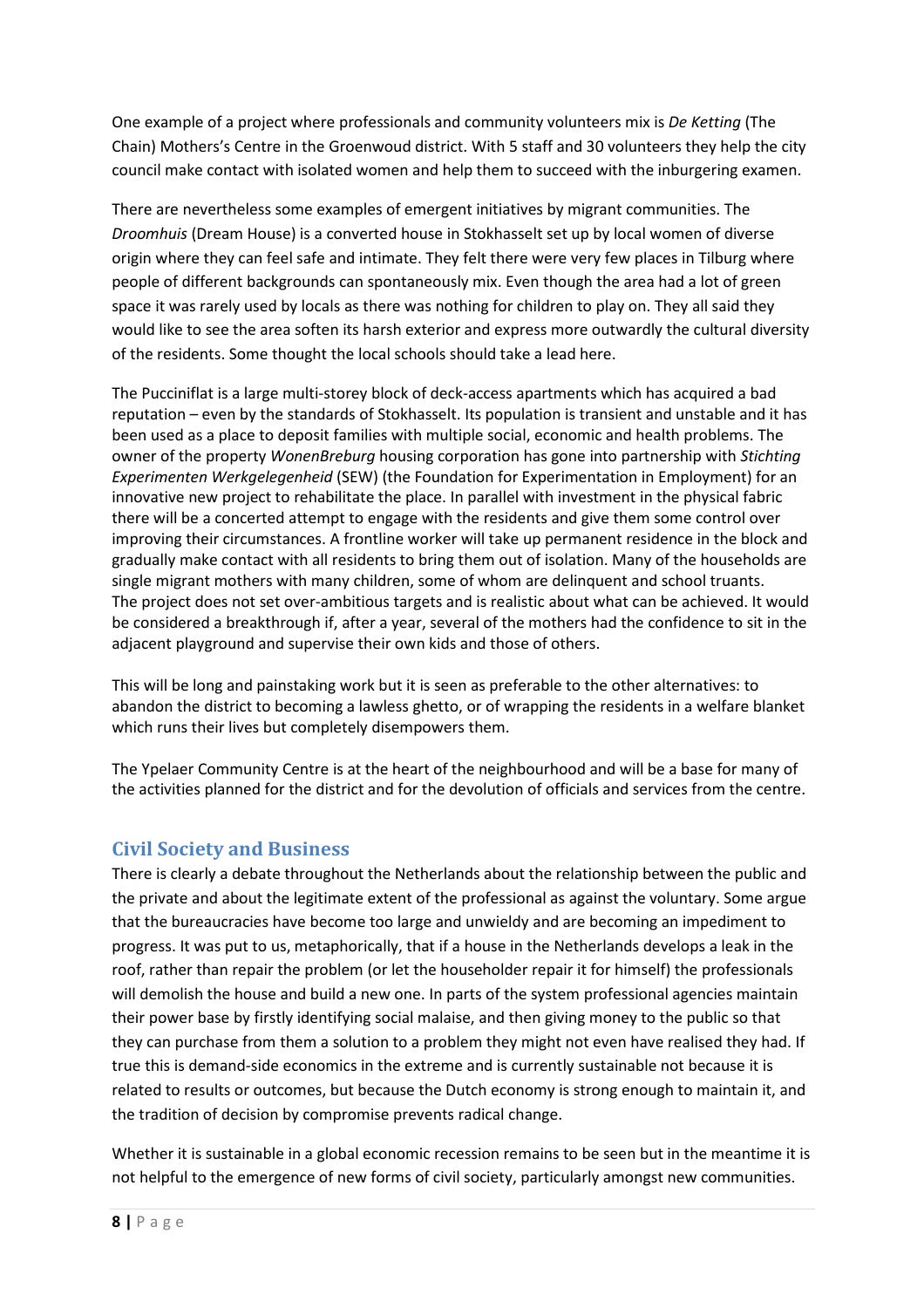One notable exception to this rule in Tilburg is the Mondial organisation. Originally founded in 1987 as an overseas development charity with connections to Oxfam and the World Health Organisation it developed expertise in world music and staged an annual festival in Tilburg. The Festival eventually attracted 250,000 becoming so large it present a health and safety hazard so was scaled down. Mondial now acts on behalf of many artists around the world as a promoter, manager and tour organiser. However, it has recognised that 'the world has now come to Tilburg' and so devotes much of its energies to supporting talent and community initiative in local communities. It has created 'breeding grounds' where talented kids from neighbourhoods can begin the process of getting access to the Fontys University; and has created a 'mix zone' where touring artists from around the world can interact with local youth.

Also developing around the theme of youth culture is the Hall of Fame. A redundant factory has been occupied by a multi ethnic group of young people who have transformed it into an impressive haven for music, skating, graffiti and other forms of alternative culture, independent of 'the professionals'.

A third example of independent civil society action is the Stichting Experimenten Werkgelegenheid (SEW), or Foundation for Experimental Employment. It has established training and workshops for women of diverse background and some of these have now established their own businesses. It has also moved into the field of health, arguing that the overbearing but culturally-illiterate nature of the professional health services are not sensitive to the needs of ethnic minority women.

In general it appears that whilst many people of minority background turn to small business as a the most viable form of employment, few have progressed out of specific 'ethnic economies' to become major players in the economy as a whole.

#### Media

The most widely-read local newspaper is the Brabants Dagblad with a local supplement Tilburg Plus with a circulation of 130,000. In common with newspapers in many other countries, local Dutch journals are facing very difficult times from competing media and changing reading habits. Journalists at Brabants Dagblad concede that they face justifiable criticism that up until 9/11 and the van Gogh incident they barely covered issues of cultural diversity at all. Now, on the other hand there is a public appetite for stories which illustrate the problems of multiculturalism, for example that 41% of boys of Moroccan heritage have a police record.

The paper has no intelligence on how many people of migrant background regularly read it – though it suspects it is small. Nor does it have minority journalists, which makes it difficult to cover stories from within minority communities as white journalist are often met with suspicion. They accept that this, plus the widespread use of foreign satellite TV means that most minorities exist in a completely different mediascape from the Dutch majority.

Meanwhile, there is concern that the voice of Dutch TV and particularly radio is becoming increasingly harsh, populist and intolerant of diversity.